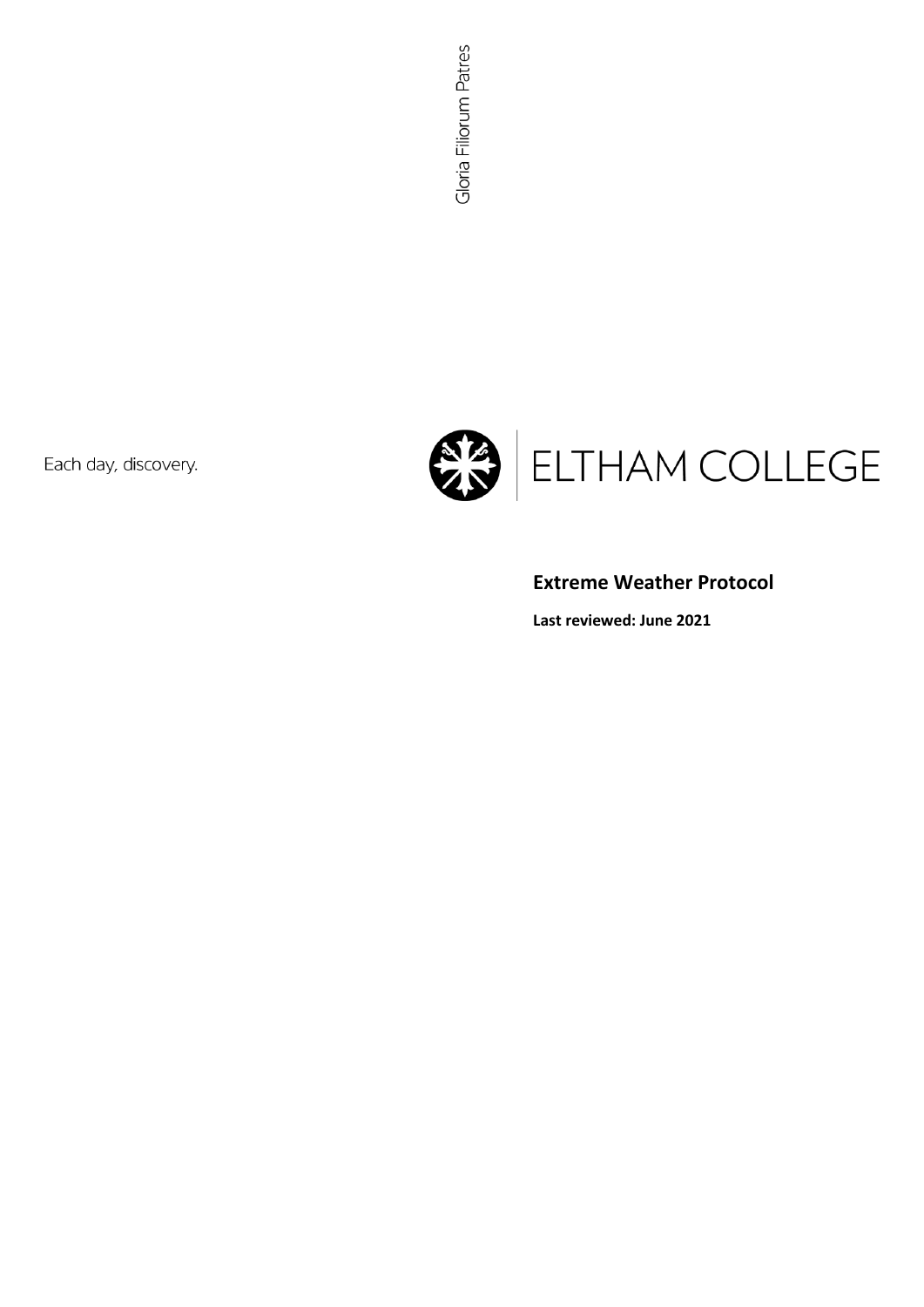

# **Version Control Information**

| <b>Reason For Amendment Name</b> |              | Date      | <b>Main changes</b>  |
|----------------------------------|--------------|-----------|----------------------|
| Annual                           | James Martin | May 2020  | Detailing methods of |
| Review                           |              |           | communication        |
| <b>Annual Review</b>             | James Martin | June 2021 | No changes           |